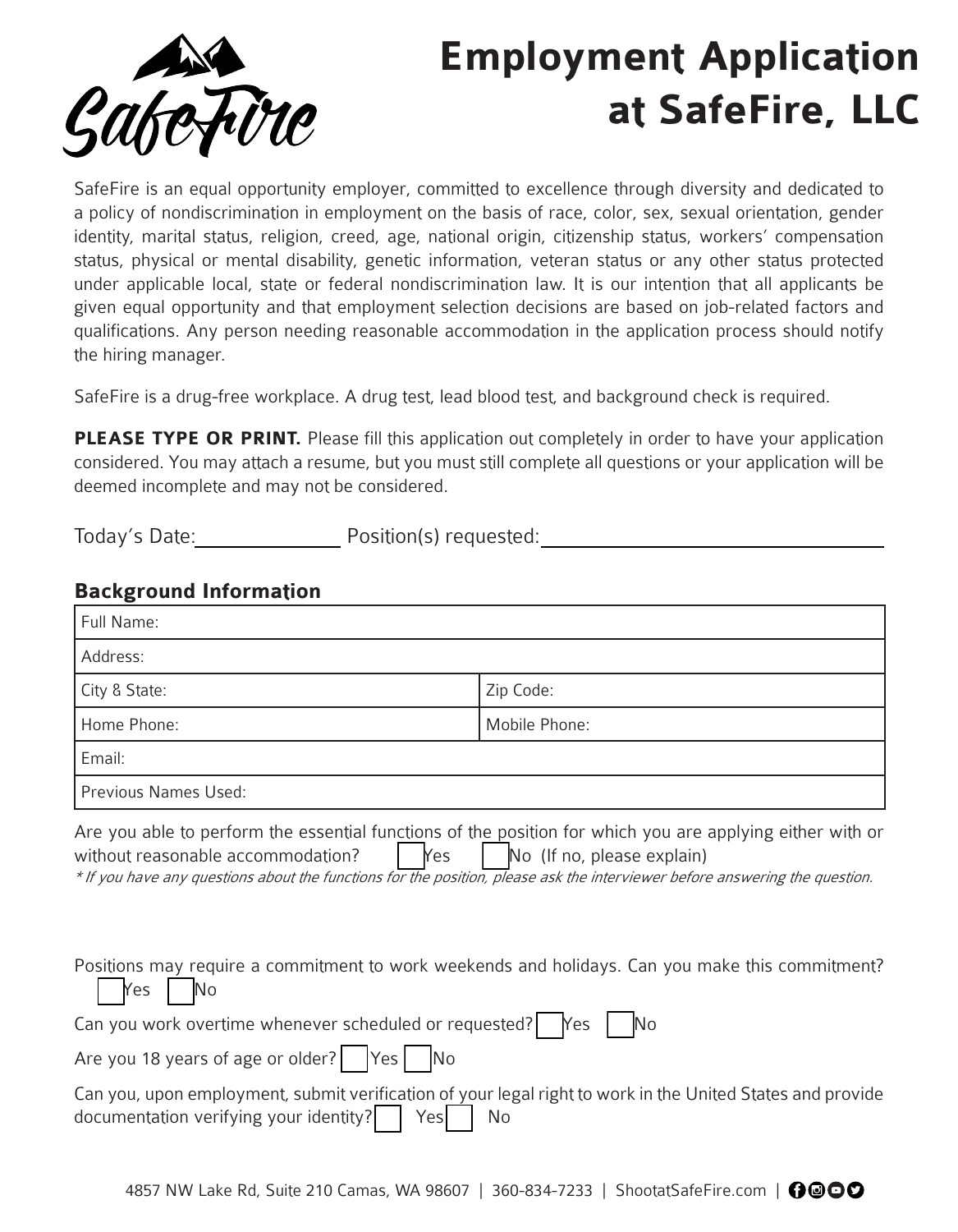

Have you ever been convicted of a criminal offense or pleaded guilty to or pleaded no contest to a criminal offense, including a felony, misdemeanor, DUI or other major traffic violation?

\*Note: You do not need to report minor traffic or parking violations, and you should not report juvenile or adult criminal convictions if they have been expunged by a court.

| Yes |  | <b>INo</b> |
|-----|--|------------|
|-----|--|------------|

\*Note: a "yes" answer is not an automatic bar to employment. The company considers the nature and gravity of the offense, the length of time that has passed since the offense or completion of any sentence and rehabilitations, the nature of the job for which you have applied, and other factors. If you answered "Yes" please explain, including dates, places, charges, circumstances, courts, and details of disposition:

| Have you ever worked for SafeFire before?   Yes | <b>No</b>                                                                                          |
|-------------------------------------------------|----------------------------------------------------------------------------------------------------|
| If yes, when?                                   | Job title:                                                                                         |
| If yes, who and where do they work?             | Do you have any relatives or friends who work for SafeFire? $\vert \ \vert$ Yes $\vert \ \vert$ No |

## **Education**

| High School:                      |        | City:   |  |
|-----------------------------------|--------|---------|--|
| Graduated?<br>Yes<br>ΙNο          |        | State:  |  |
| <b>Post High School Education</b> |        |         |  |
| School:                           | Major: | Degree? |  |
| School:                           | Major: | Degree? |  |
| School:                           | Major: | Degree? |  |

## **Job History**

Please list all work experience, paid or unpaid, beginning with your current or most recent employer and including volunteer work, self-employment and U.S. Military service. If space is insufficient, please attach your resume or list on a separate page. This section must be fully completed. Please also explain any gaps in employment.

| Present Employer:            | Position:           |  |  |
|------------------------------|---------------------|--|--|
| Dates Employed (mo/yr):      | Name of Supervisor: |  |  |
| Address:                     |                     |  |  |
| Work Performed:              |                     |  |  |
|                              |                     |  |  |
| Reason for leaving:<br>Wage: |                     |  |  |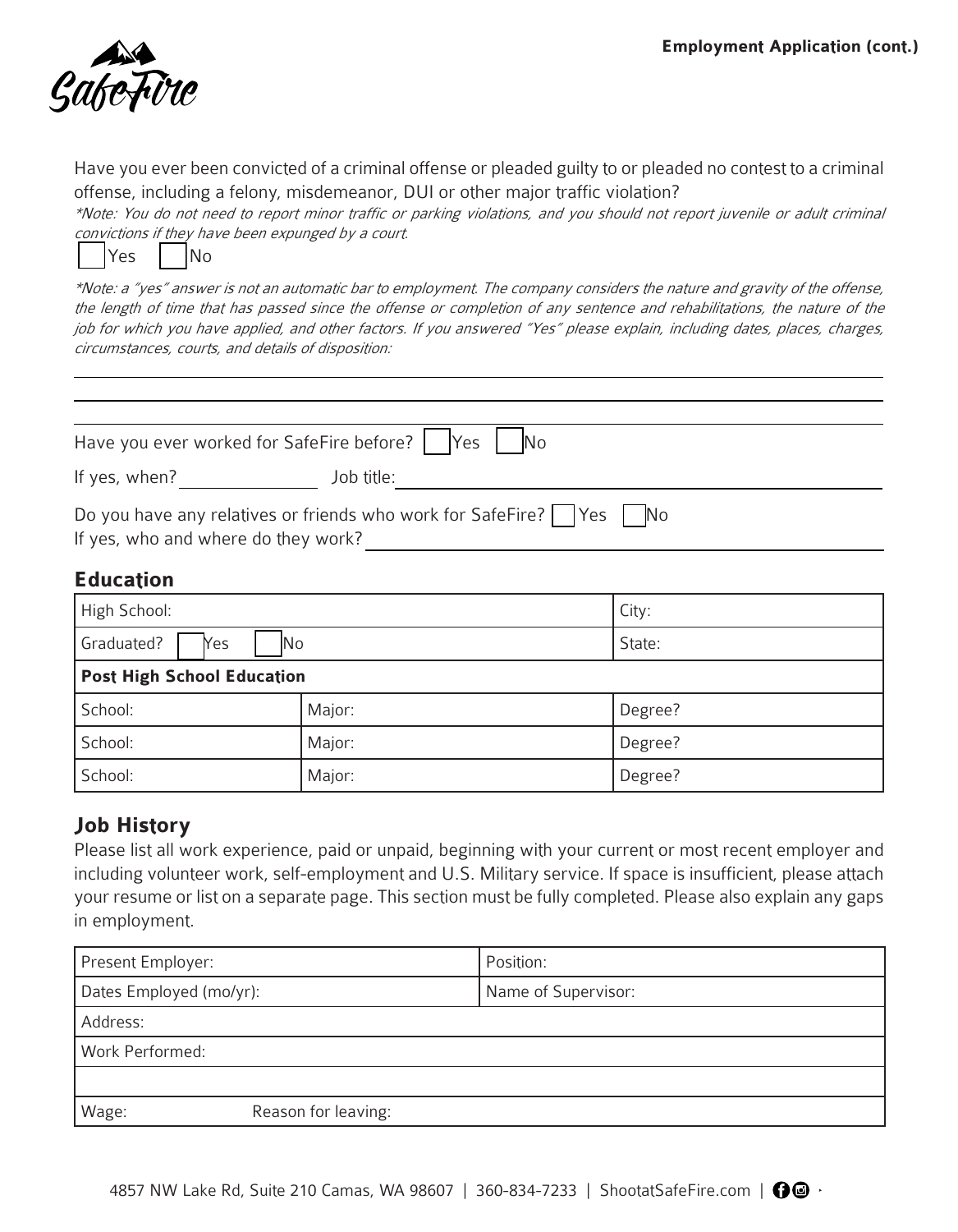

| Employer:               |                     | Position:           |  |
|-------------------------|---------------------|---------------------|--|
| Dates Employed (mo/yr): |                     | Name of Supervisor: |  |
| Address:                |                     |                     |  |
| Work Performed:         |                     |                     |  |
|                         |                     |                     |  |
| Wage:                   | Reason for leaving: |                     |  |

| Employer:               |                     | Position:           |  |
|-------------------------|---------------------|---------------------|--|
| Dates Employed (mo/yr): |                     | Name of Supervisor: |  |
| Address:                |                     |                     |  |
| Work Performed:         |                     |                     |  |
|                         |                     |                     |  |
| Wage:                   | Reason for leaving: |                     |  |

| Employer:               |                     | Position:           |  |
|-------------------------|---------------------|---------------------|--|
| Dates Employed (mo/yr): |                     | Name of Supervisor: |  |
| Address:                |                     |                     |  |
| Work Performed:         |                     |                     |  |
|                         |                     |                     |  |
| Wage:                   | Reason for leaving: |                     |  |

## **References**

List 3 reference (other than relatives) you have known for at least two years.

| 1. Name:        | Relationship:          |  |  |
|-----------------|------------------------|--|--|
| City:           | State:                 |  |  |
| Personal Phone: | <b>Business Phone:</b> |  |  |
| 2. Name:        | Relationship:          |  |  |
| City:           | State:                 |  |  |
| Personal Phone: | <b>Business Phone:</b> |  |  |
| 3. Name:        | Relationship:          |  |  |
| City:           | State:                 |  |  |
| Personal Phone: | <b>Business Phone:</b> |  |  |